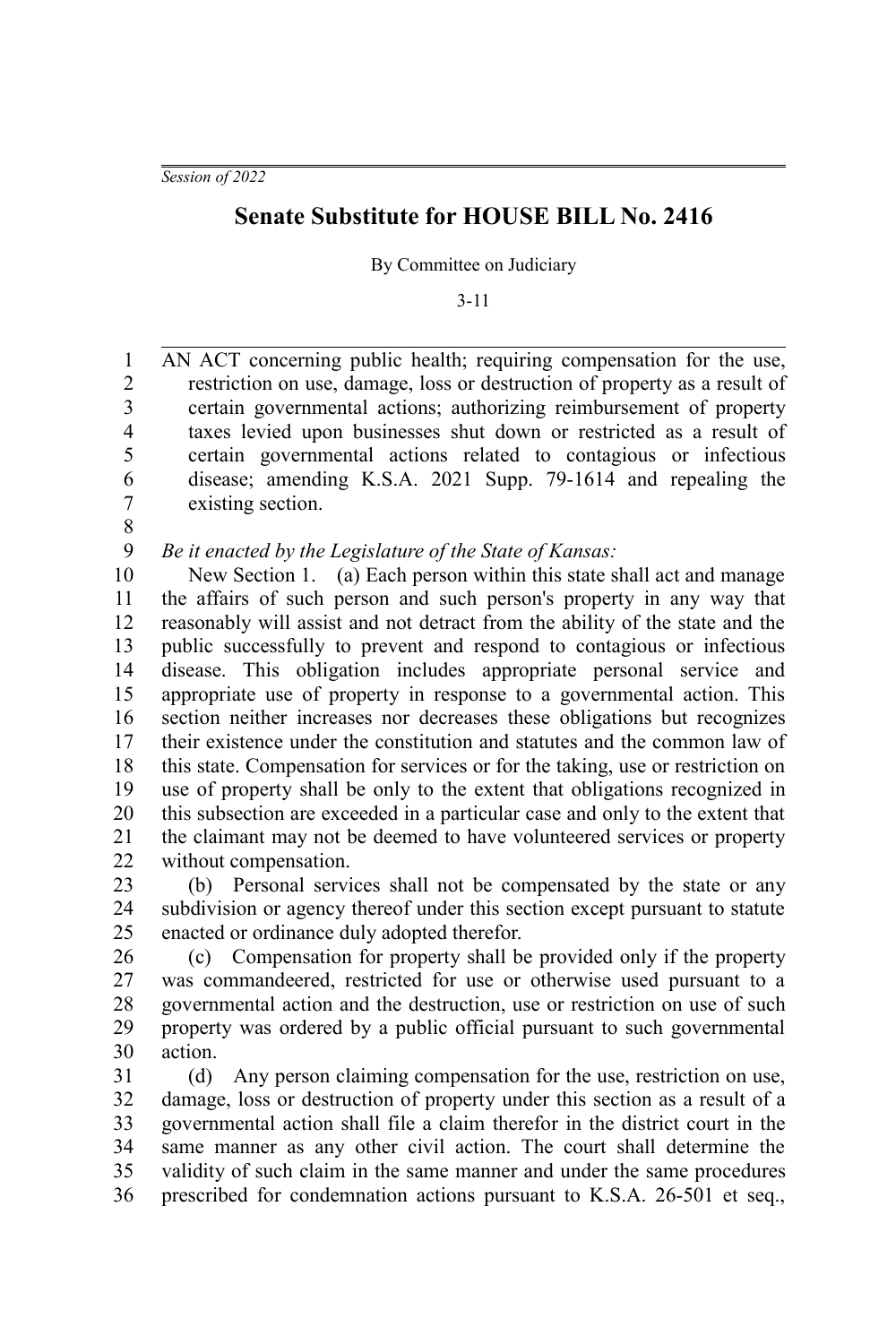and amendments thereto. Unless the amount of compensation on account of property damaged, lost or destroyed is agreed upon by the claimant and

the governmental entity, the amount of compensation shall be calculated in the same manner as compensation due for a taking of property pursuant to the condemnation law of this state. 3 4 5

(e) Any award of compensation for the commandeering, use or restriction on use of the property by the governmental entity shall: 6 7

(1) Be paid by the governmental entity ordering the commandeering, use or restriction on use of the property at issue; 8 9

(2) be limited to the actual cost of such use or restriction on use as determined by the board of appraisers; and 10 11

(3) not include loss of present or future profits, opportunity cost or other extraordinary damages. 12 13

14

28

1 2

(f) As used in this section:

(1) "Governmental action" means an order, resolution or ordinance related to a contagious or infectious disease issued or adopted by the state, county, city or other political subdivision of the state, including, but not limited to, an order, resolution or ordinance issued or adopted pursuant to a declared state of disaster emergency under K.S.A. 48-924, and amendments thereto, or a declared state of local disaster emergency under K.S.A. 48-932, and amendments thereto, that mandates the wearing of face masks, limits the size of gatherings of individuals, restricts the operation of business, controls the movement of persons or limits religious gatherings; 15 16 17 18 19 20 21 22 23

(2) "private property" means the same as defined in K.S.A. 77-703, and amendments thereto, and any other personal or business property used or restricted for use by a governmental entity pursuant to a governmental action; 24 25 26 27

(3) "restriction on use" or "restricted for use" means:

(A) Any taking as defined in K.S.A. 77-703, and amendments thereto; 29 30

(B) any restriction, limitation on access to or operation of private property; 31 32

(C) exertion of control over any private property for any amount of time pursuant to a governmental action; or 33 34

(D) substantially burdening the operation of any religious, civic, business or commercial entity, whether for-profit or not-for-profit. 35 36

(g) This section shall only apply to a governmental action taken on or after the effective date of this act. 37 38

Sec. 2. K.S.A. 2021 Supp. 79-1614 is hereby amended to read as follows: 79-1614. (a) *(1)* The owner of any building listed and assessed for property taxation purposes as real property that maintains a business on the property that was shut down or restricted *because of any action taken* by the state, county, city or other political subdivision of the state pursuant to 39 40 41 42 43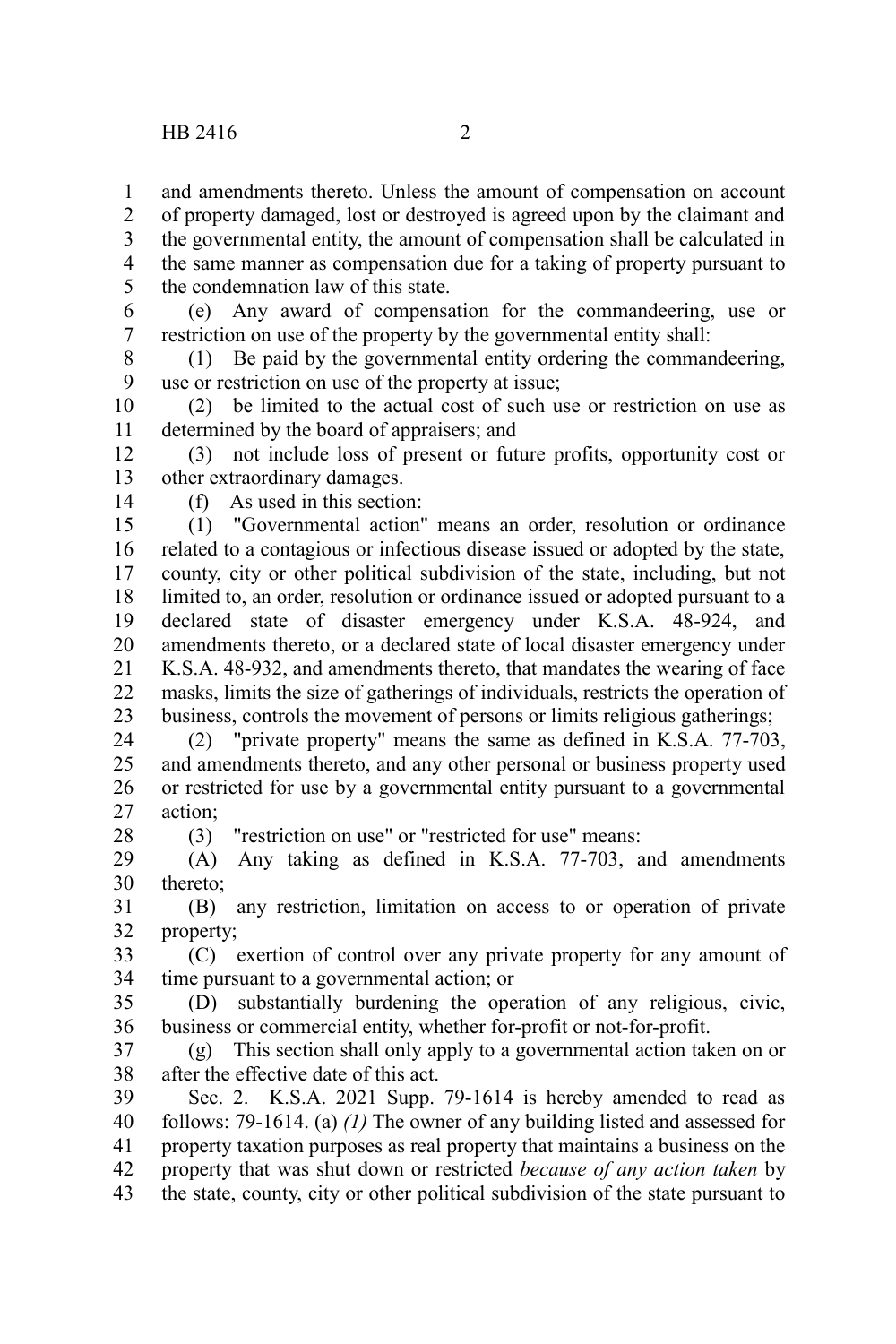an executive order issued by the governor pursuant to K.S.A. 48-925, and amendments thereto, or any action taken by a county, city or other political subdivision of the state related to a state of disaster emergency declared pursuant to K.S.A. 48-924, and amendments thereto, or *a* state of local disaster emergency declared pursuant to K.S.A. 48-932, and amendments thereto, *or any action taken by a county, city or other political subdivision of the state related to a contagious or infectious disease pursuant to chapter 65 of the Kansas Statutes Annotated, and amendments thereto,* may make application to the board of county commissioners of the county in which such property is located for the reimbursement of the property taxes levied upon such property during the shutdown or restriction. 1 2 3 4 5 6 7 8 9 10 11

*(2)* The county treasurer shall reimburse from the county general fund any owner who makes an application or operator that joins in an application that is determined to be valid for the period of time that the shutdown or restriction remained in effect. For ordered shutdowns, the reimbursement shall be calculated as a  $\frac{1}{365}$  amount of the total ad valorem real property taxes levied by the state, county and all other taxing subdivisions due for the property for the year multiplied by the number of calendar days the ordered shutdown was in effect. For ordered restrictions, the reimbursement shall be calculated as a  $\frac{1}{365}$  amount of the total ad valorem real property taxes levied by the state, county and all other taxing subdivisions due for the property for the year multiplied by the percentage of the ordered restrictions and further multiplied by the number of calendar days the ordered restriction was in effect. 12 13 14 15 16 17 18 19 20 21 22 23 24

(b) If the owner is the operator of the business on the property that was shut down or restricted, the owner shall be entitled to 100% of such reimbursement amount. If the owner is not the operator of such business that was shut down or restricted from conducting operations: 25 26 27 28

(1) The owner shall disclose and attest to the identity of the operator of such business on the application form; 29 30 31

(2) the owner shall be entitled to 50% of such reimbursement amount;

(3) the operator of such business shall be entitled to 50% of such reimbursement amount if such operator joins in the owner's application; and 32 33 34

(4) such operator that joins in the owner's application may elect to assign such operator's share of the reimbursement amount to the owner to be credited against any delinquent rent due to the owner. 35 36 37

(c) If the state, a city or other political subdivision of the state was the governmental entity that shut down or restricted the business resulting in a reimbursement to an owner or operator pursuant to this section, such governmental entity that shut down or restricted the business shall reimburse the county for the cost of such reimbursement. 38 39 40 41 42

(d) For purposes of this section, "restriction" or "restricted" means 43